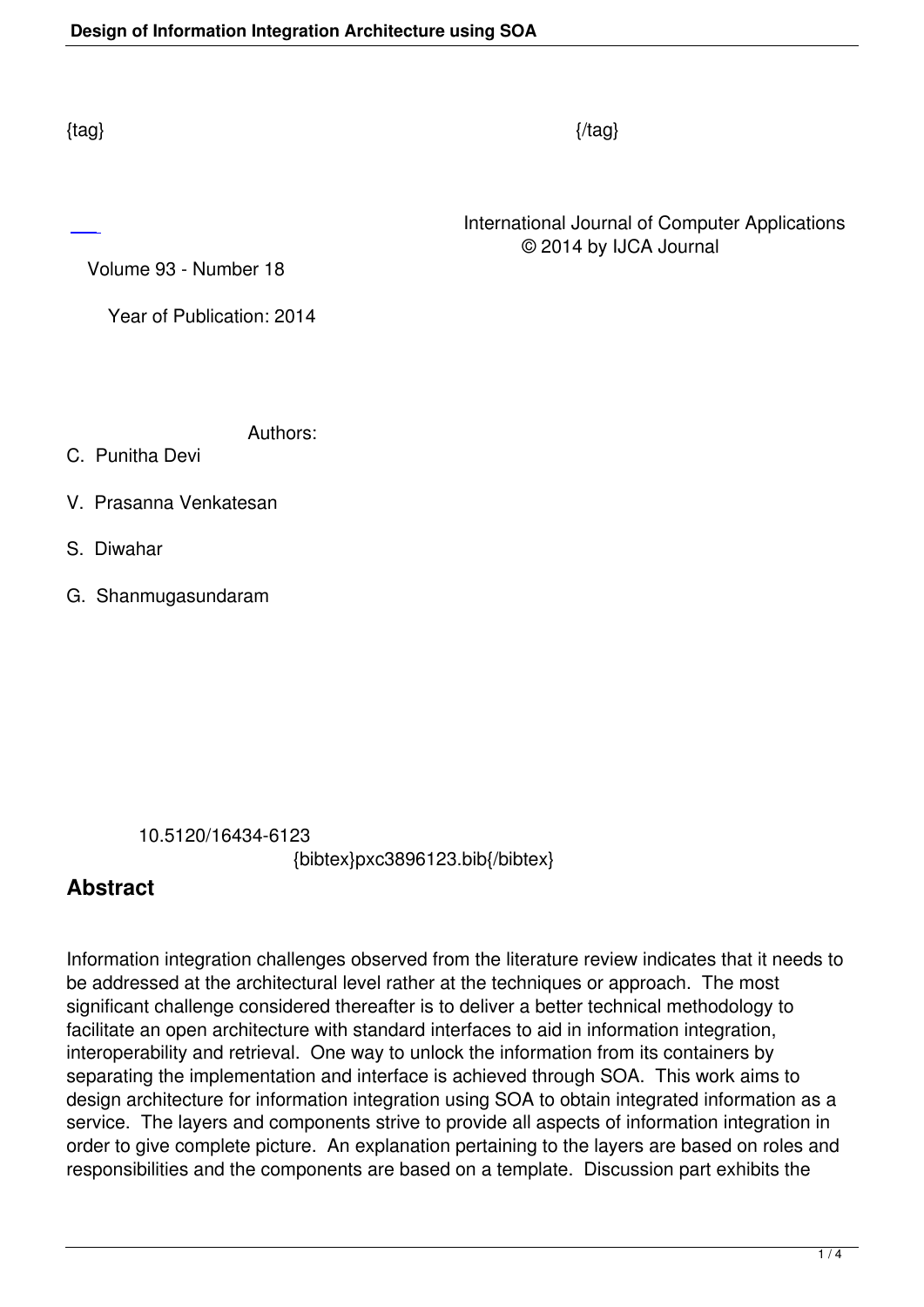proposed architecture&apos: squalities on comparing with models specified in the related work.

## **Refer**

## **ences**

Alon Y. Halevy, Naveen Ashishy, Dina Bittonz, Michael Careyx, Denise Draper, Jeff Pollockk, Arnon Rosenthal, Vishal Sikkayy, " Enterprise Information Integration: Successes, Challenges and Controversies", ACM SIGMOD, June 2005.

" What Is Enterprise Information Integration (EII)? & quot;, Gilbane Report, volume 12, No. 6, 2004.

Kai Yang, Robert Steele, A Semantic Integration Solution for Online Accommodation Information Integration, 978-1-4244-8756-1, IEEE, 2011

Bahram Amini, Roliana Ibrahim, Mohd Shahizan Othman, A Framework for Personalized Information Integration in Higher Education Institutes, International Journal of Computer Applications (0975 – 8887), Volume 23– No. 4, June 2011

 - Diego Calvanese, Giuseppe De Giacomo, Maurizio Lenzerini, Daniele Nardi, Riccardo Rosati, Information Integration:Conceptual Modeling and Reasoning Support, 3rd IFCIS, International Conference on Cooperative Information Systems, Pgs 280-289, Aug 1998

 - Jaime A Reinoso Castillo, Adrian Silvescu, Doina Caragea, Jyotishman Pathak, Vasant G Honavar, Information Extraction and Integration from Heterogeneous, Distributed, Autonomous Information Sources - A Federated Ontology-Driven Query-Centric Approach, IEEE International Conference on Information Reuse and Integration, 2003.

 - Oliver M. Duschka, Michael R. Genesereth, Infomaster- An Information Integration Tool, International Workshop on Intelligent Integration, Friedurg, Germany, 1997.

Bostian Grasic, Vili Podgorelec, Automating Ontology Based Information Integration Using Service Orientation,Wseas Transactions On Computers,Issn: 1109-2750 547 Issue 6, Volume 9, June 2010.

David f. Barrero, mar' ia d. R-moreno, Information Integration In Searchy: An Ontology and Web Services Based Approach, International Journal of Computer Science and Applications,Vol. 7 No. 2, pp. 14 - 29, 2010.

Semantic Web Services in Action – Enterprise Information Integration, B. Krämer, K. -J. Lin, and P. Narasimhan (Eds. ): ICSOC 2007, Springer-Verlag LNCS 4749, pp. 485–496.

 - Song Xiao, Zhang Lin, Yu Peng-fei,Semantic SOA-Based Enterprise Information System Integration Technology, International Conference on Smart Manufacturing Application, April. 9-11, 2008 in KINTEX, Gyeonggi-do, Korea.

 - Craig a. Knoblock, Steven minton, Jose luis ambite, Naveen ashish, Ion muslea, Andrew g. Philpot, and Sheila tejada,The aridane approach to web-based information integration, International Journal of Cooperative Information Systems, World Scientific Publishing Company, 2001.

 - Toward Large Scale Integration: Building a MetaQuerier over Databases on the Web. K. C. -C. Chang, B. He, and Z. Zhang. In Proceedings of the Second Conference on Innovative Data Systems Research (CIDR 2005), Asilomar, California, January 2005.

Aditya Telang, Sharma Chakravarthy, Information Integration across heterogeneous domains: current scenario, challenges,and the InfoMosaic Approach, Technical Report CSE-2007, University of Texas.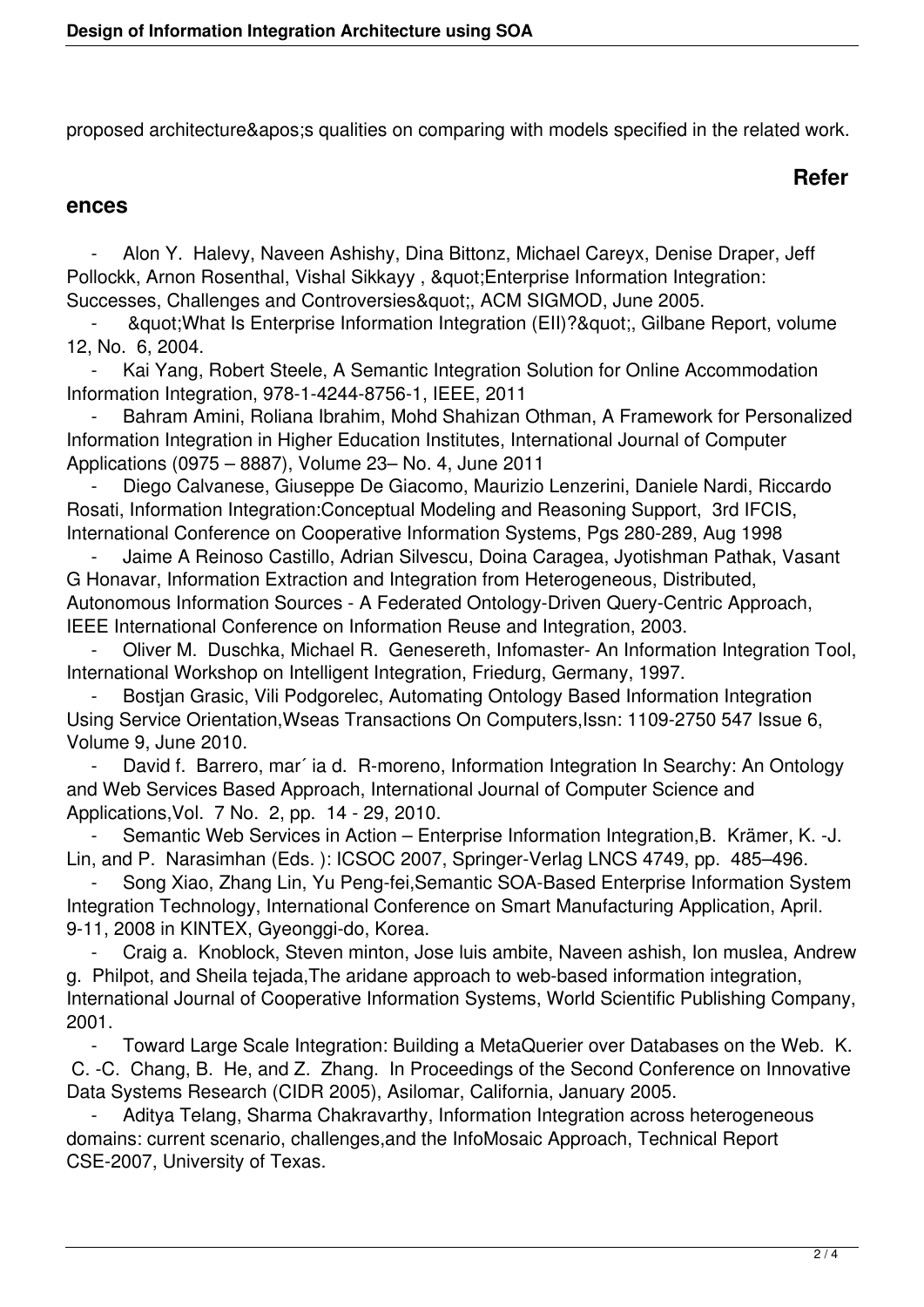- X. Y. Li, Y. Qian, AWEbservice Based Enterprise Information Integration Model, Proceedings of 4th International Conference on Computer Science and Education, 978-1-4244-3251-0, IEEE, 2009.

 - Xiangyu Li, An Integration Framework for Information System based on Web Service, 978-1-4244-5265-1, IEEE, 2010.

Patrick C. K. Hung, Dickson K. V. Chiu, Devolping Workflow-based Information Integration with Exception Support in a Web Services Environment, Proccedings of the 37th Hawaii International Conference on System Sciences,IEEE, 2004.

 - Feng Baiming, Ma Manfu, Gou Heping, An Architecture to Integrate the Distributed Heterogenous Information, Eighth International Conference on Grid and Cooperative Compouting, IEEE, 2009.

 - Shuwang Ke, Jitao Fang, XiangqianDing,Shusong Yu, Dan Li, The Design and Development of Shop-level Information Integration System, International Conference on Electrical and Control Engineering, 978-0-7695-4031-3, IEEE, 2010.

 - Yong-Gang Gong, Xin Chen, Healthcare Information Integration and Shared Platform Based on Service-Oriented Architectures,2nd International Conference on Signal Processing Systems (ICSPS), 978-1-4244-6893, IEEE, 2010.

 - Haiyan Chen, Shigang Qin, Jianxun Liu, Jian Cao, SOA-Enabled Health Information Integration Platform (HIIP): A Case Study, Fifth International Conference on Semantics, Knowledge, Grid, 978-0-7695-3810-5, IEEE, 2009.

Brian Hopkins, Alex Cullen, Mike Gilpin, Boris Evelson, Gene Leganza, and Mackenzie Cahill, Data Virtualization Reaches Critical Mass, Forrester Report, 2011.

- Noel Yuhanna and Mike Gilpin, Information Fabric 3. 0, Forrester Report, 2013.

Laura Haas, Beauty and the Beast: The Theory and Practice of Information Integration ICDT 2007 , Vol. 4353 (2006), pp. 28-43.

Laura M. Haas, Aya Soffer, New Challenges in Information Integration, DaWaK 2009, Springer-verlag LNCS 5691, pp. 1-8, 2009.

 - C. Punitha Devi, V. Prasanna Venkatesan , G. Shanmugasundaram, Research Opportunities in Information Integration, AICTE sponsored National conference on Internet and Web Service Computing (NCIWSC 2012), Pondicherry Engineering College, 2012.

 - C. Punitha Devi, V. Prasanna Venkatesan , G. Shanmugasundaram, Information Integration Redefined, ARPN Journal of Systems and Software, Vol 2, No:4, 2012 , ISSN 2222-9833

Computer Science System Design

**Index Terms**